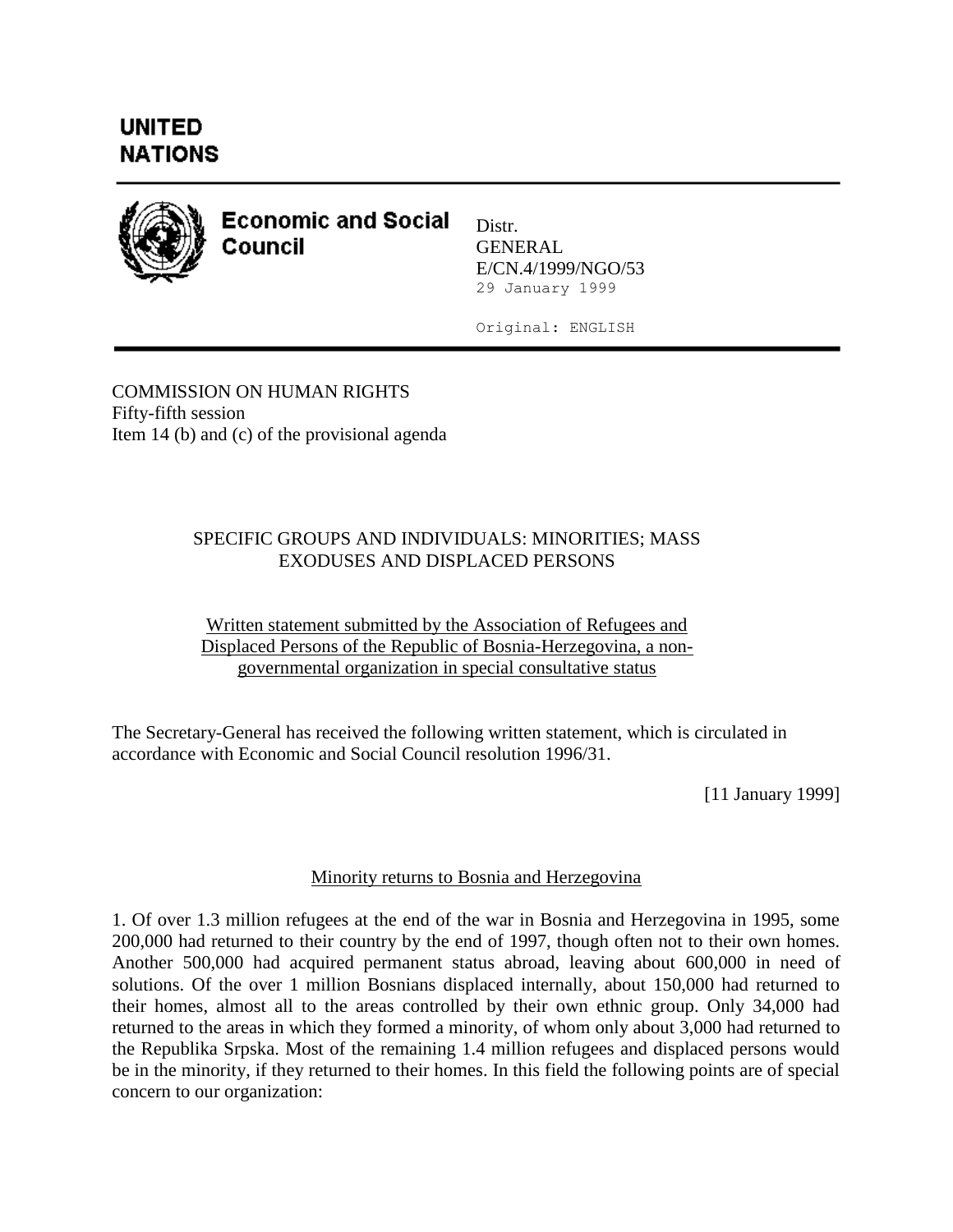## "The year of return"; minority returns

2. 1998, dubbed "the year of return" by the international community, fell short of expectations, especially relating to the so-called minority returns (returns to an entity where the post-war majority is of a different ethnicity). In planning for 1998, UNHCR had estimated around 50,000 minority returns. But in the entire year only 14,515 minority returns to the Federation and 2,004 to Republika Srpska were registered. Despite a 1998 target of 20,000 minority returns to **Sarajevo** only around 2,500 minorities had returned by the end of September, for instance. During the three years since the signing of the Dayton peace agreement, many more minorities have fled Sarajevo than have returned. The Return and Reconstruction Task Force (RRTF) plan for 1999 aims to assist the return of 120,000 minorities. However, in the absence of fundamental political reform which could break the grip of the nationalist parties over Bosnian society, it is difficult to visualize breakthroughs this year. It is especially questionable whether the RRTF will be able to achieve substantial progress in 1999 in the municipalities where there are more serious security concerns, fewer employment opportunities, and generally greater obstruction than in Sarajevo.

3. The minority returnees often had - and still have - to face ill-treatment, personal danger, outbreaks of ethnic violence and damage to their property. To illustrate this fact we give some examples: the International Police Task Force (IPTF) reports a total of 132 return-related incidents in **Herzegovina, Neretva Canton**, since the beginning of the year 1998, including explosions, arsons and stoning incidents, of which 70 occurred in **Stolac** municipality; in **Stolac** and **Capljina** approximately 100 Bosniak houses were damaged in 1998. The Organization for Security and Cooperation in Europe (OSCE) reports a number of attacks targeting Bosniak returnees and Bosniak-owned houses in **Teslic** municipality, **Banja Luka** and **Kozarac** during October and November 1998; hand grenades were thrown at the houses, causing material damage. In **Drvar**, a Bosnian-Croat area, a series of violent incidents (including arson, assault and murder) ultimately forced hundreds of Bosnian-Serb returnees to flee again in April. In **Travnik**, at least five Bosnian-Croats were slain since the beginning of 1998, but no perpetrators arrested.

4. Despite the emphasis of the international community on the importance of the return of refugees and displaced persons to their pre-war homes, and despite commitments by the authorities to help this process, institutional and other impediments continue to hamper minority returns. The Federation authorities as well as the authorities of the Republika Srpska continued to obstruct return, despite new property legislation. Refugees and displaced persons have to live in makeshift accommodations, overcrowded refugee camps and collective centres instead of returning to their original homes. If they want to visit their places of origin they are – at best – allowed to stay there for a very short period, mostly up to two hours.

5. The situation is deteriorating and more and more returnees from abroad are unable to find any kind of shelter. In 1998 the ARDPBH has registered numerous cases of homeless returnees moving from town to town in search of accommodations. The conditions are especially precarious in the **Tuzla-Podrinje Canton** where social riots due to the plight of the returnees cannot be excluded. On the other hand, the host countries to the Bosnian refugees, above all Germany, continue to press for repatriation. The majority of the returnees are Muslims from the Republika Srpska, where for the time being – as mentioned above – they cannot return.